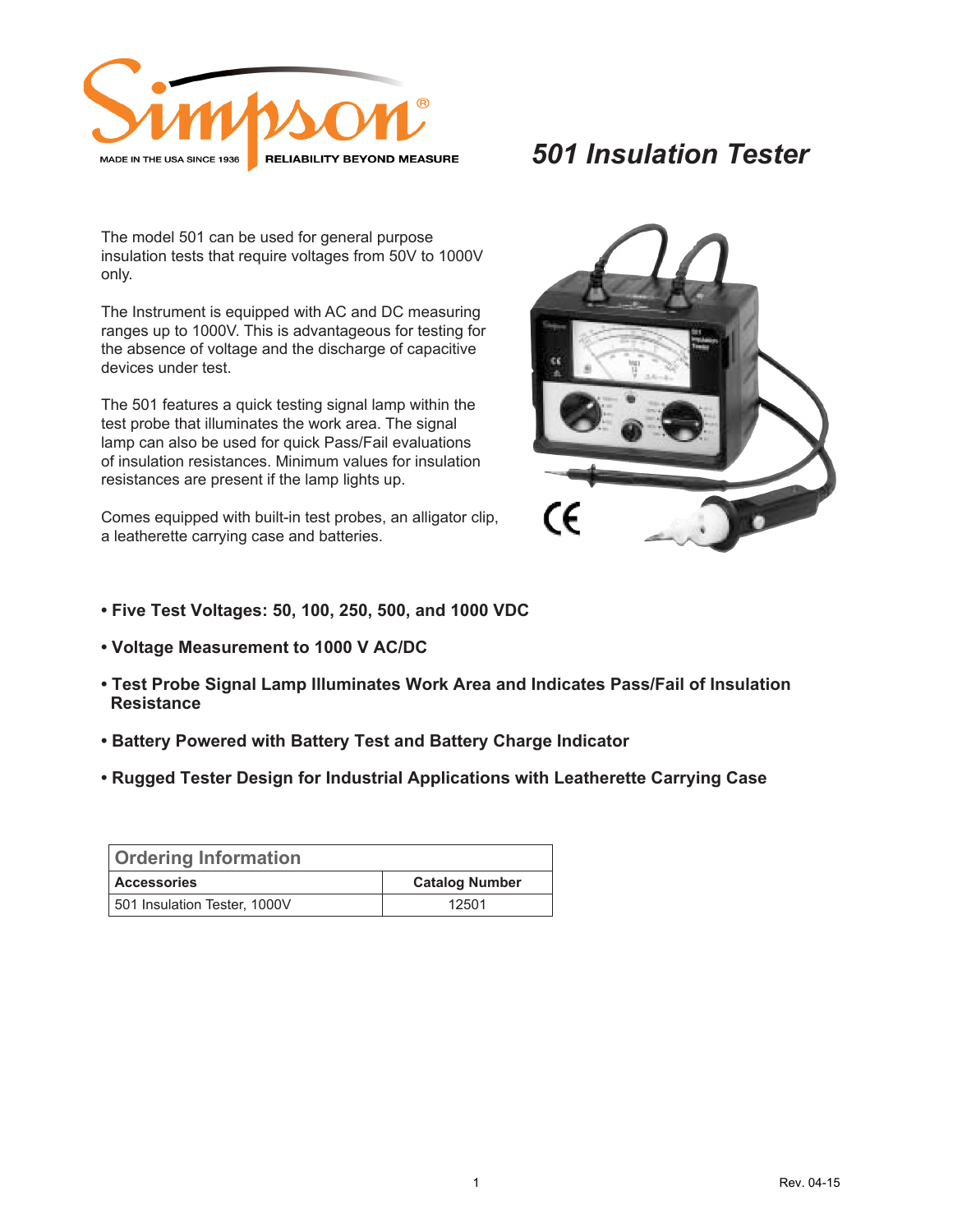

## *501 Insulation Tester*

| <b>Measuring Ranges</b>      |                                         |                                 |                                                              |  |  |
|------------------------------|-----------------------------------------|---------------------------------|--------------------------------------------------------------|--|--|
| <b>Insulation Resistance</b> |                                         |                                 |                                                              |  |  |
| <b>Measuring</b><br>Range    | <b>Open-Circuit</b><br><b>Voltage U</b> | Internal<br><b>Resistance R</b> | <b>Lamp in Test Prod</b><br><b>Lights for Resistance (1)</b> |  |  |
| $050K$ $\Omega$              |                                         | 30KQ                            |                                                              |  |  |
| 20ΚΩ1ΜΩ                      | 60V                                     | $10K\Omega$                     | $>100K$ $\Omega$                                             |  |  |
| 200KQ20MQ                    |                                         | 40K <sub>0</sub>                |                                                              |  |  |
| $0100K$ $\Omega$             |                                         | 60KQ                            |                                                              |  |  |
| 40KQ2MQ                      | 120V                                    | 20KQ                            | $>200K$ $\Omega$                                             |  |  |
| 400KQ40MQ                    |                                         | 80KQ                            |                                                              |  |  |
| $0250K\Omega$                |                                         | 150KΩ                           |                                                              |  |  |
| 100ΚΏ5ΜΏ                     | 300V                                    | 50KQ                            | $>500K\Omega$                                                |  |  |
| 1MQ100MQ                     |                                         | 200KQ                           |                                                              |  |  |
| $0500K$ $\Omega$             |                                         | 300KQ                           |                                                              |  |  |
| 200KQ10MQ                    | 600V                                    | 100KQ                           | $> 1$ M $\Omega$                                             |  |  |
| 2ΜΩ200ΜΩ                     |                                         | 400KΩ                           |                                                              |  |  |
| $01$ M $\Omega$              |                                         | 600KQ                           |                                                              |  |  |
| 400ΚΩ20ΜΏ                    | 1200V                                   | 200KQ                           | >2M <sub>O</sub>                                             |  |  |
| 4MQ400KQ                     |                                         | 800KΩ                           |                                                              |  |  |
| 04K <sup>T</sup>             | 9V                                      |                                 | $\qquad \qquad -$                                            |  |  |
| (1) Switching Accuracy       |                                         |                                 |                                                              |  |  |

| <b>Direct and Alternating Current</b>           |                  |                                      |                            |                               |
|-------------------------------------------------|------------------|--------------------------------------|----------------------------|-------------------------------|
| <b>Measuring</b><br>Range                       | <b>Frequency</b> | <b>Internal</b><br><b>Resistance</b> | <b>Maximum</b><br>Overload | <b>Intrinsic</b><br>Error (1) |
| 0 to 1000V AC/DC                                | 0 or 40 to 200Hz | $900K\Omega$                         | 1200V AC/DC Continuous     | ± 2.5%                        |
| (1) Referring to scale length                   |                  |                                      |                            |                               |
|                                                 |                  |                                      |                            |                               |
| Specifications subject to change without notice |                  |                                      |                            |                               |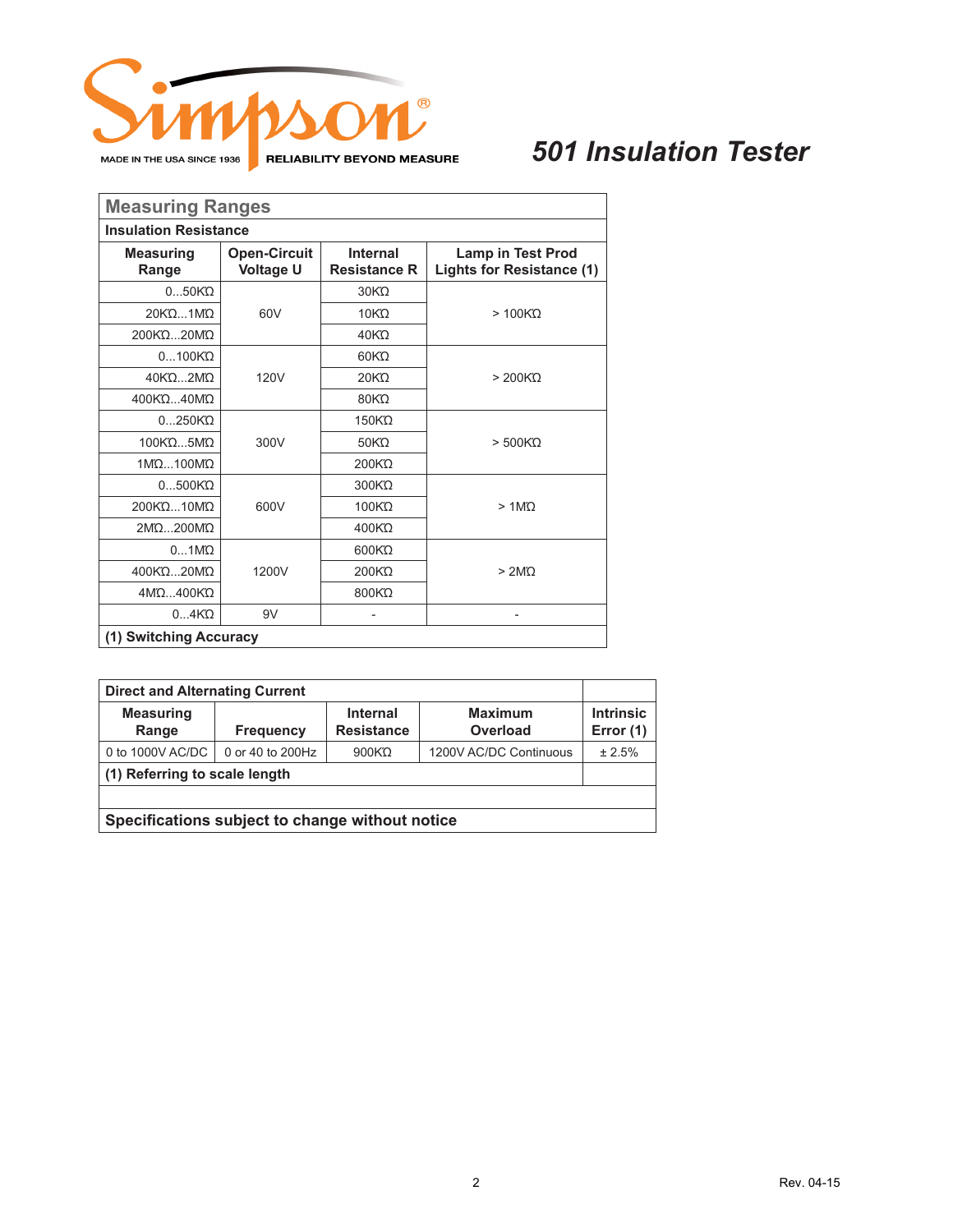

## *501 Insulation Tester*

| <b>Specifications</b>                   |                                                                                                                                                                                         |  |  |  |
|-----------------------------------------|-----------------------------------------------------------------------------------------------------------------------------------------------------------------------------------------|--|--|--|
| <b>REFERENCE CONDITIONS</b>             |                                                                                                                                                                                         |  |  |  |
| <b>Ambient Temperature</b>              | 73°F (23°C) ± 4°F (2°C)                                                                                                                                                                 |  |  |  |
| <b>Relative Humidity</b>                | 45 to 55%                                                                                                                                                                               |  |  |  |
| <b>Measurement Magnitude Frequency</b>  | 45-65 Hz (voltage measurements)                                                                                                                                                         |  |  |  |
| <b>Line Voltage Waveform</b>            | Sine, deviation between effective and rectified value < .5%                                                                                                                             |  |  |  |
| <b>Battery Voltage</b>                  | $9V \pm .5V$                                                                                                                                                                            |  |  |  |
| <b>Operating Position</b>               | Horizontal                                                                                                                                                                              |  |  |  |
|                                         |                                                                                                                                                                                         |  |  |  |
| ELECTROMAGNETIC COMPATIBILITY EMC       |                                                                                                                                                                                         |  |  |  |
| <b>Interference Emission</b>            | EN 50081-1: 1992                                                                                                                                                                        |  |  |  |
| <b>Interference Immunity</b>            | EN 50082-1: 1992                                                                                                                                                                        |  |  |  |
|                                         |                                                                                                                                                                                         |  |  |  |
| <b>ELECTRICAL SAFETY</b>                |                                                                                                                                                                                         |  |  |  |
| Designed to IEC 1010-1 Protection Class | $\mathbf{H}$                                                                                                                                                                            |  |  |  |
| <b>Test Voltage</b>                     | $\approx$ 5.55Kv                                                                                                                                                                        |  |  |  |
| <b>Overvoltage Classification</b>       | Ш                                                                                                                                                                                       |  |  |  |
| <b>Pollution Degree</b>                 | $\overline{2}$                                                                                                                                                                          |  |  |  |
| <b>Protection</b>                       | Housing IP52                                                                                                                                                                            |  |  |  |
|                                         |                                                                                                                                                                                         |  |  |  |
| <b>AMBIENT CONDITIONS</b>               |                                                                                                                                                                                         |  |  |  |
| <b>Operating Temp. Range</b>            | 32°F (0°C) to 104°F (40°C)                                                                                                                                                              |  |  |  |
| <b>Storage Temp. Range</b>              | -4°F (-20°C) to 140°F (60°C) (without batteries)                                                                                                                                        |  |  |  |
| <b>Relative Humidity</b>                | Max. 45-55%, condensation must be avoided                                                                                                                                               |  |  |  |
| <b>MECHANICAL DESIGN</b>                |                                                                                                                                                                                         |  |  |  |
| <b>Dimensions</b>                       | W 6.50" (165mm) x D 4.33" (110mm) x H 4.92" (125mm)                                                                                                                                     |  |  |  |
| Weight                                  | 3.5 lbs. (1.6kg) (with batteries)                                                                                                                                                       |  |  |  |
|                                         |                                                                                                                                                                                         |  |  |  |
| <b>POWER SUPPLY</b>                     |                                                                                                                                                                                         |  |  |  |
| <b>Standard or Storage Battery</b>      | 6 ea. 1.5V "D" size batteries                                                                                                                                                           |  |  |  |
| <b>Working Range</b>                    | 7V to 10V                                                                                                                                                                               |  |  |  |
| <b>Battery Service Life</b>             | Number of possible measurements with 1 set of "D" size batteries (with lamp in                                                                                                          |  |  |  |
|                                         | test prod switched off): at least 3,000 measurements of an insulation resistance<br>of 1M2 (Nominal Voltage of 1000 V, 5 sec. Measurement duration, switched off<br>for $25$ sec. etc.) |  |  |  |